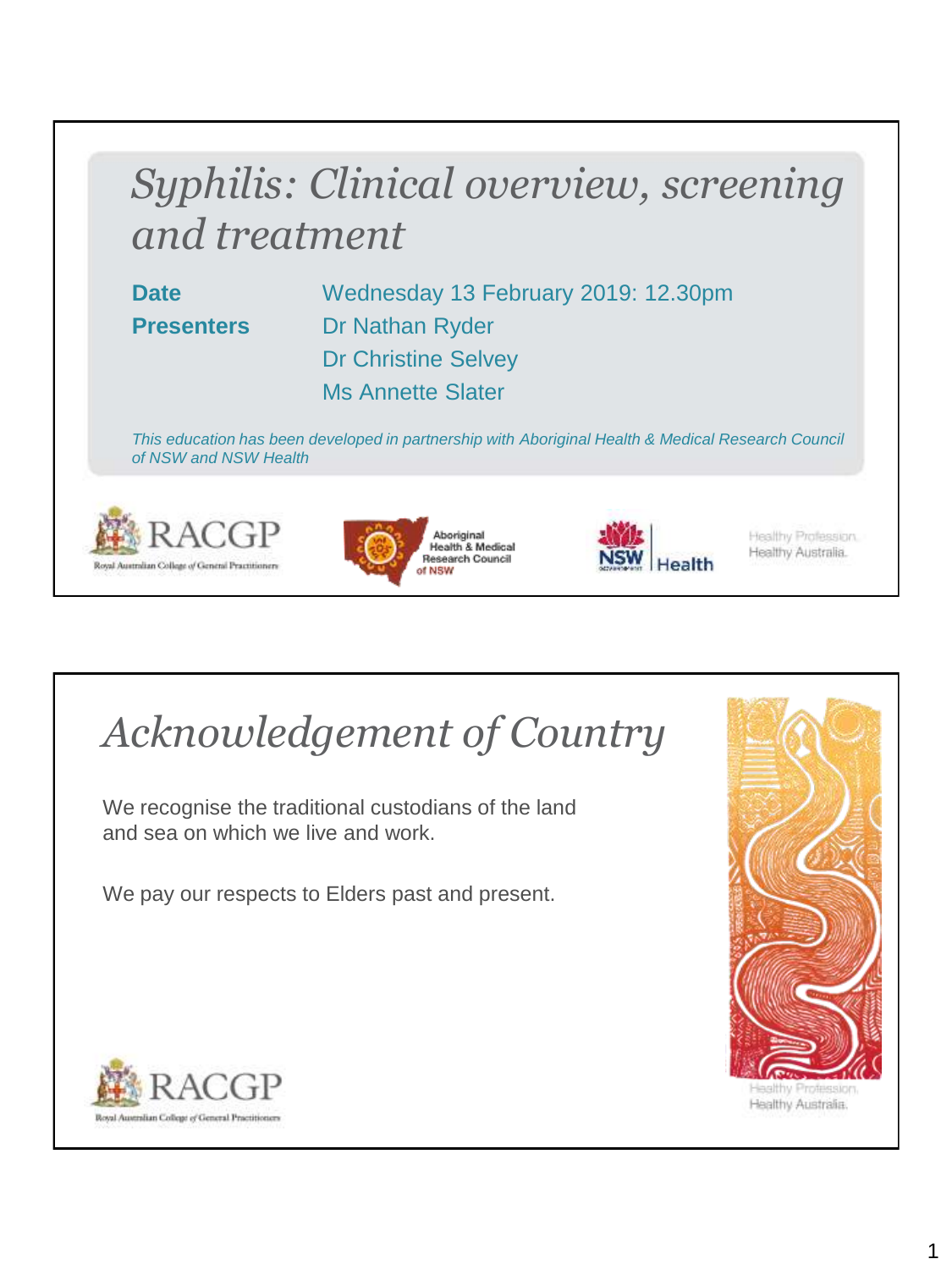### *Presenters*



#### Dr Nathan Ryder

Clinical Director, Sexual Health, Hunter New England LHD



#### Dr Christine Selvey Medical Epidemiologist, Communicable Diseases Branch, Health Protection NSW, NSW Health



#### Ms Annette Slater AHW Sexual Health & Blood Borne Viruses, HARP Unit, Population Health



Healthy Profession. Healthy Australia.

# *Learning Outcomes*

- Identify risk factors and appropriate people for testing
- Discuss some of the barriers to effective implementation of syphilis diagnosis and treatment
- Increase appropriate contact tracing for syphilis within a community setting
- Outline specific advice and referral services that can assist Aboriginal and Torres Strait Islander people

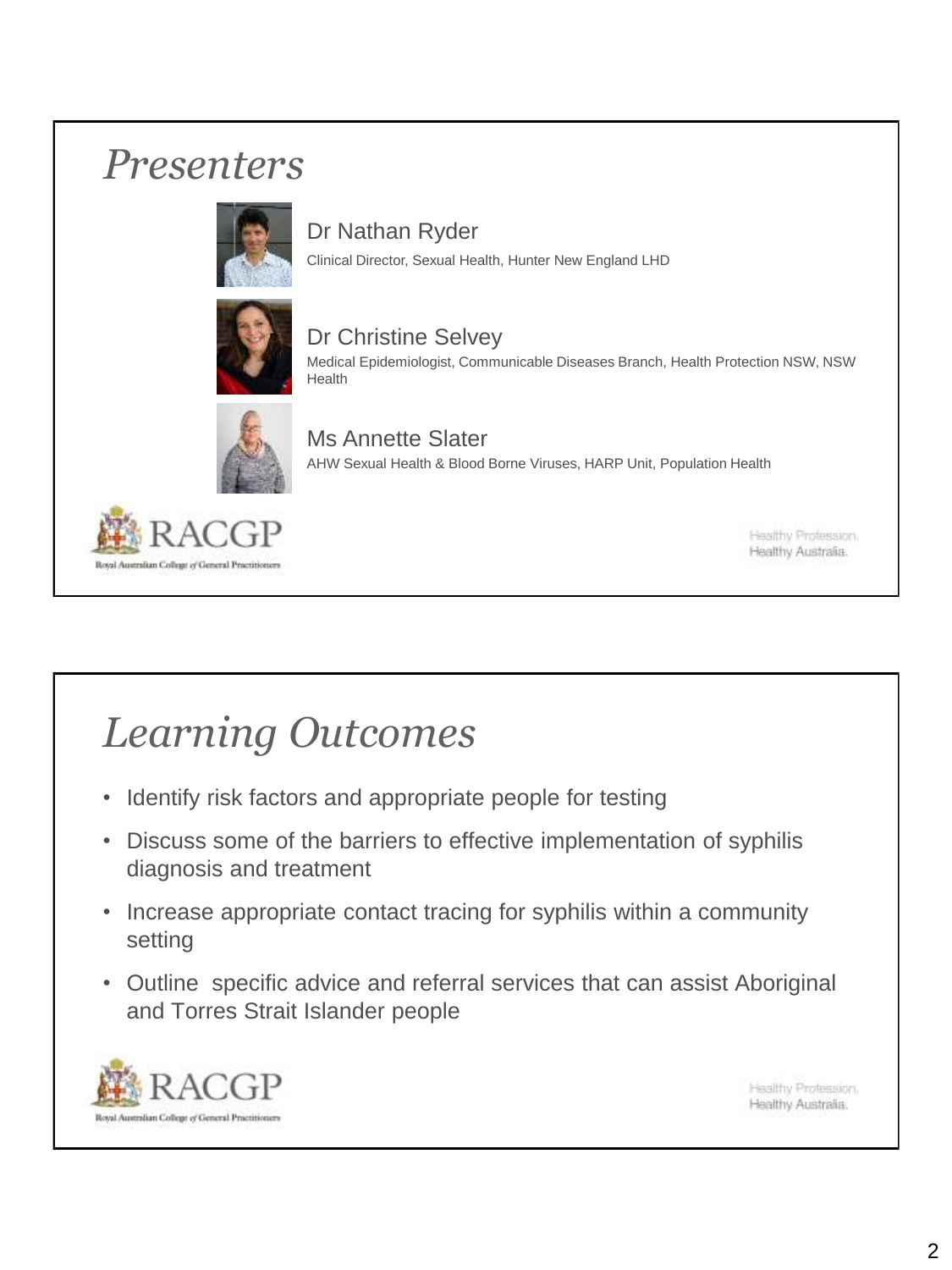- Jane, 22 year old Aboriginal female from (insert your town)
- Presents for contraceptive pill
- Married for 1 year
- **Would you offer a syphilis test?**



Healthy Profession. Healthy Australia.

# *National syphilis outbreak*

Infectious syphilis outbreak cases in Aboriginal and Torres Strait Islander people in affected regions of QLD, NT, WA and SA to 30 November 2018

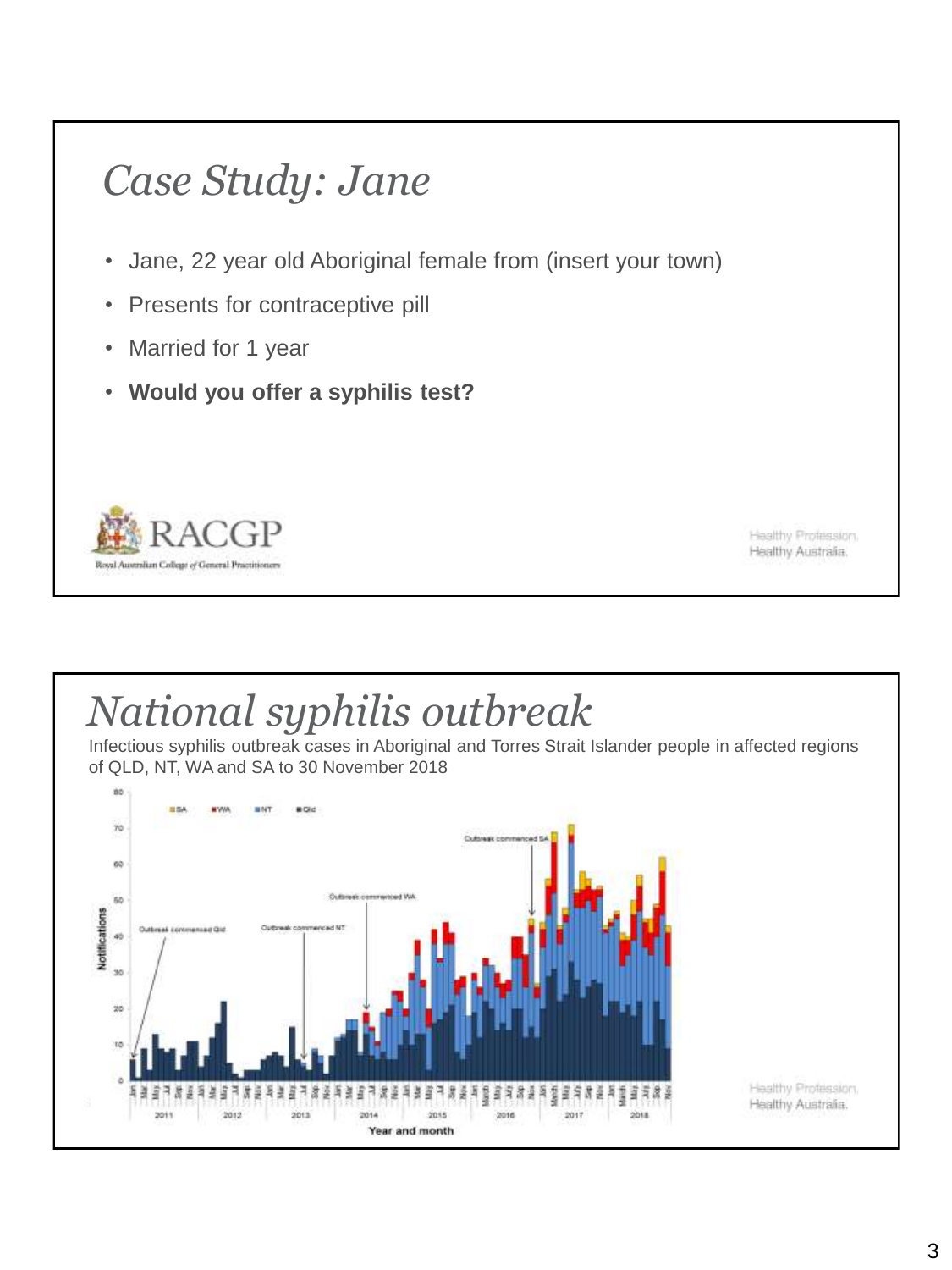# *National outbreak: NSW response plan*

- Enhanced monitoring of syphilis notifications
	- − Aboriginal and Torres Strait Islander status
	- − 4 highest risk local health districts
- Alert clinicians, including maternity services
	- − Two clinician alerts
	- − AHMRC, Centre for Aboriginal Health, sexual health services
- Additional antenatal syphilis screen
- Add syphilis to STI screen
- Support for contact tracing
- Sexual health promotion targeting Aboriginal people

Royal Australian College of General Practiti

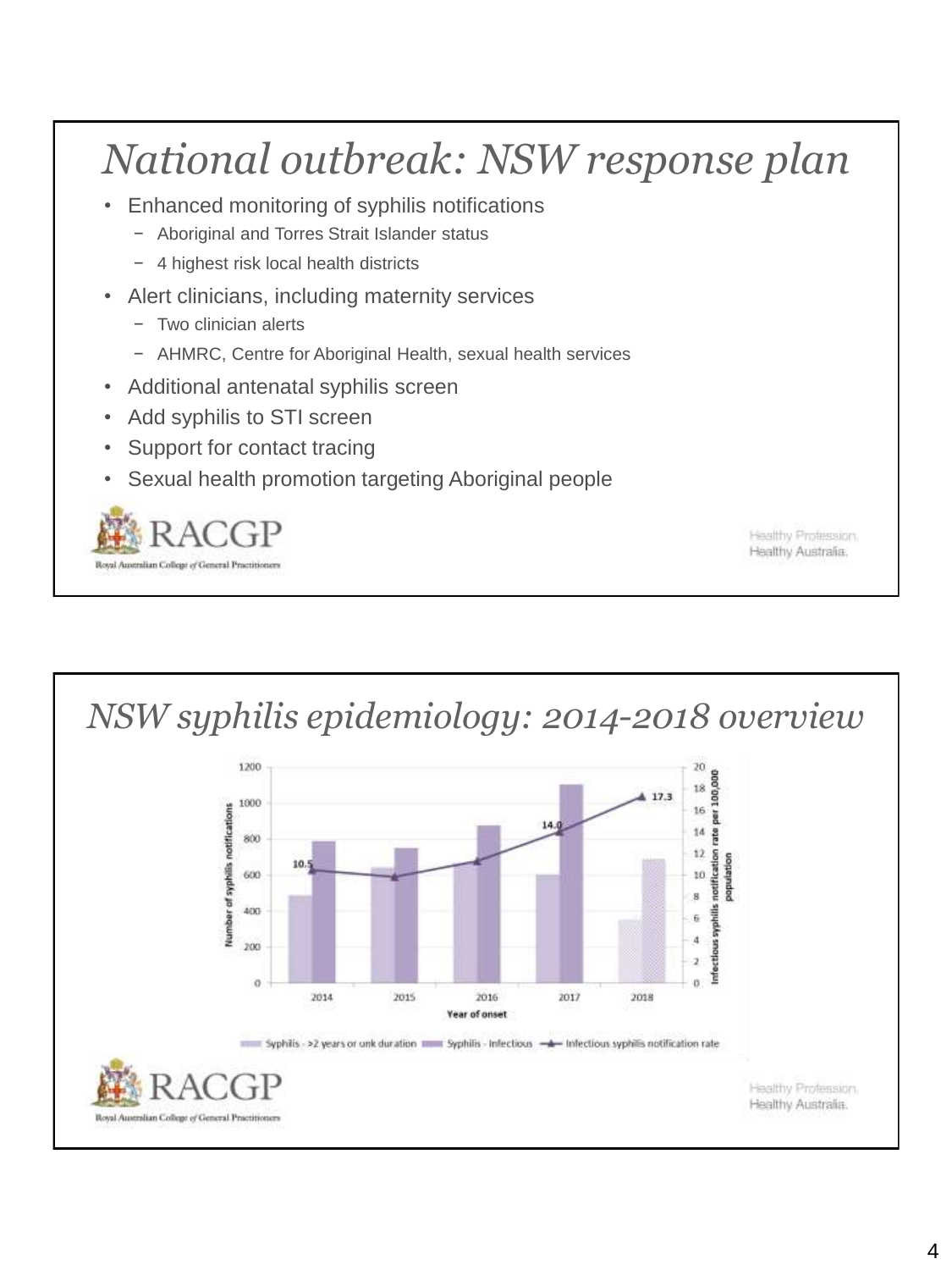### *NSW infectious syphilis notifications by Aboriginality 2014-218*

Number of infectious syphilis notifications by Aboriginality, NSW, 1 Jan 2014 – 31 Dec 2018



### *Infectious syphilis among Aboriginal people*



Number of infectious syphilis notifications in the Aboriginal population by remoteness, NSW, 1 Jan 2014 – 30 June 2018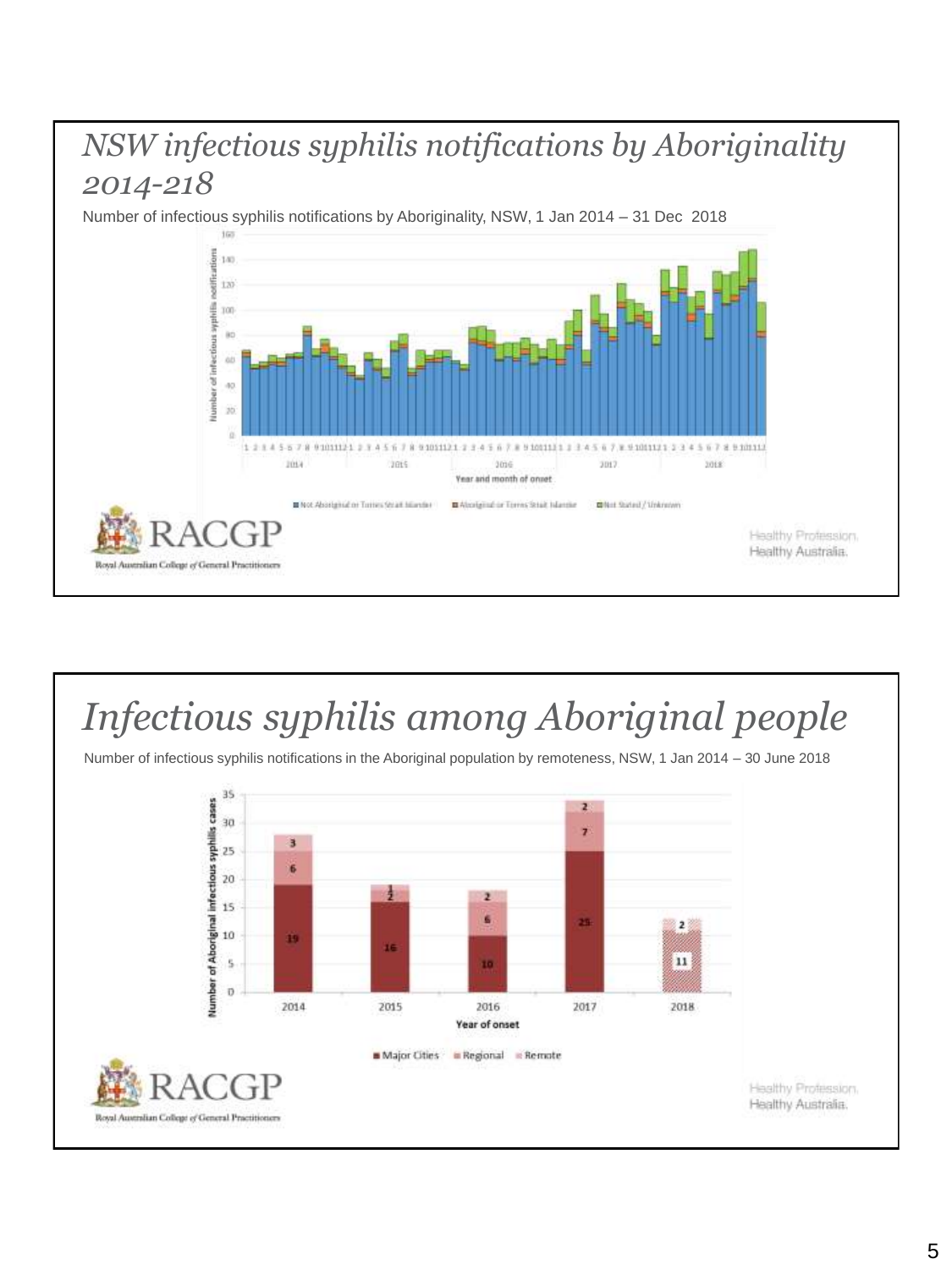

### *NSW infectious syphilis notifications by Aboriginality 2014-2018*

Infectious syphilis notification rate by Aboriginality, NSW, 1 January 2014 – 30 June 2018

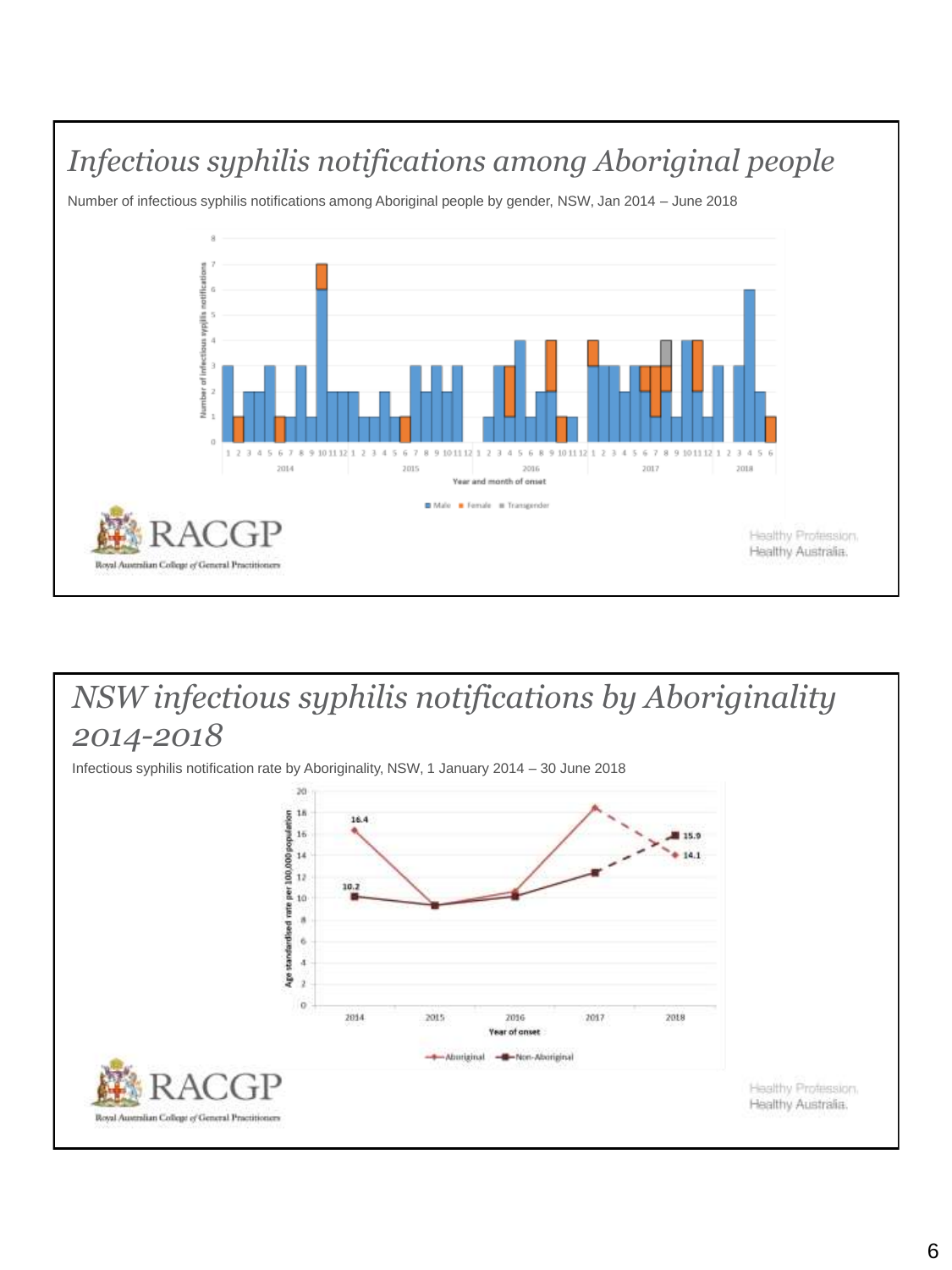

### *When do we test for Syphilis?*

- Sexually active people under 30
- People with risk factors for an STI or BBV
- People with symptoms
- People diagnosed with an STI/BBV
- Sexual or injecting partners of someone with an STI/BBV



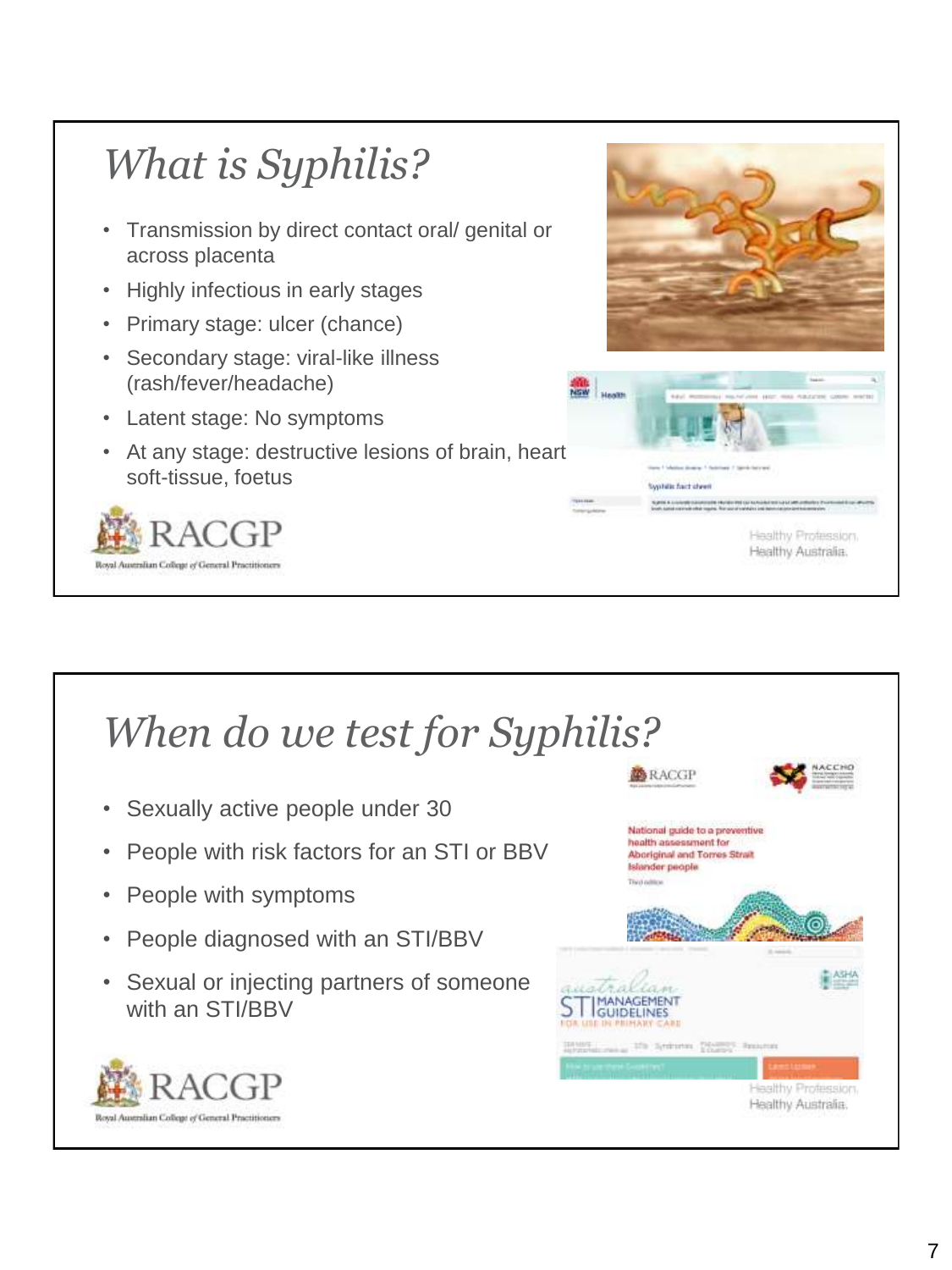- Jane, 22 year old Aboriginal female from (insert your town)
- Presents for contraceptive pill
- Married for 1 year
- **Would you offer a syphilis test?** Yes, she is under 30 and Aboriginal



Healthy Profession. Healthy Australia.

## *Case Study: Jane*

- Jane, 22 year old Aboriginal female from (insert your town)
- Presents for contraceptive pill
- Married for 1 year
- Would you offer a syphilis test? Yes, she is under 30 and Aboriginal
- Test results come back

#### **What does this mean?**



| SYPHILIS SEROLOGY |         |                    |          |                               |  |
|-------------------|---------|--------------------|----------|-------------------------------|--|
| Date              | Spec.Id | Specimen Type Test |          | Result                        |  |
| 06/05/16          |         | Serum              |          | <b>CLIA Total AB Reactive</b> |  |
|                   |         | <b>RPR</b>         | R 256    |                               |  |
|                   |         | ТРРА               | Reactive |                               |  |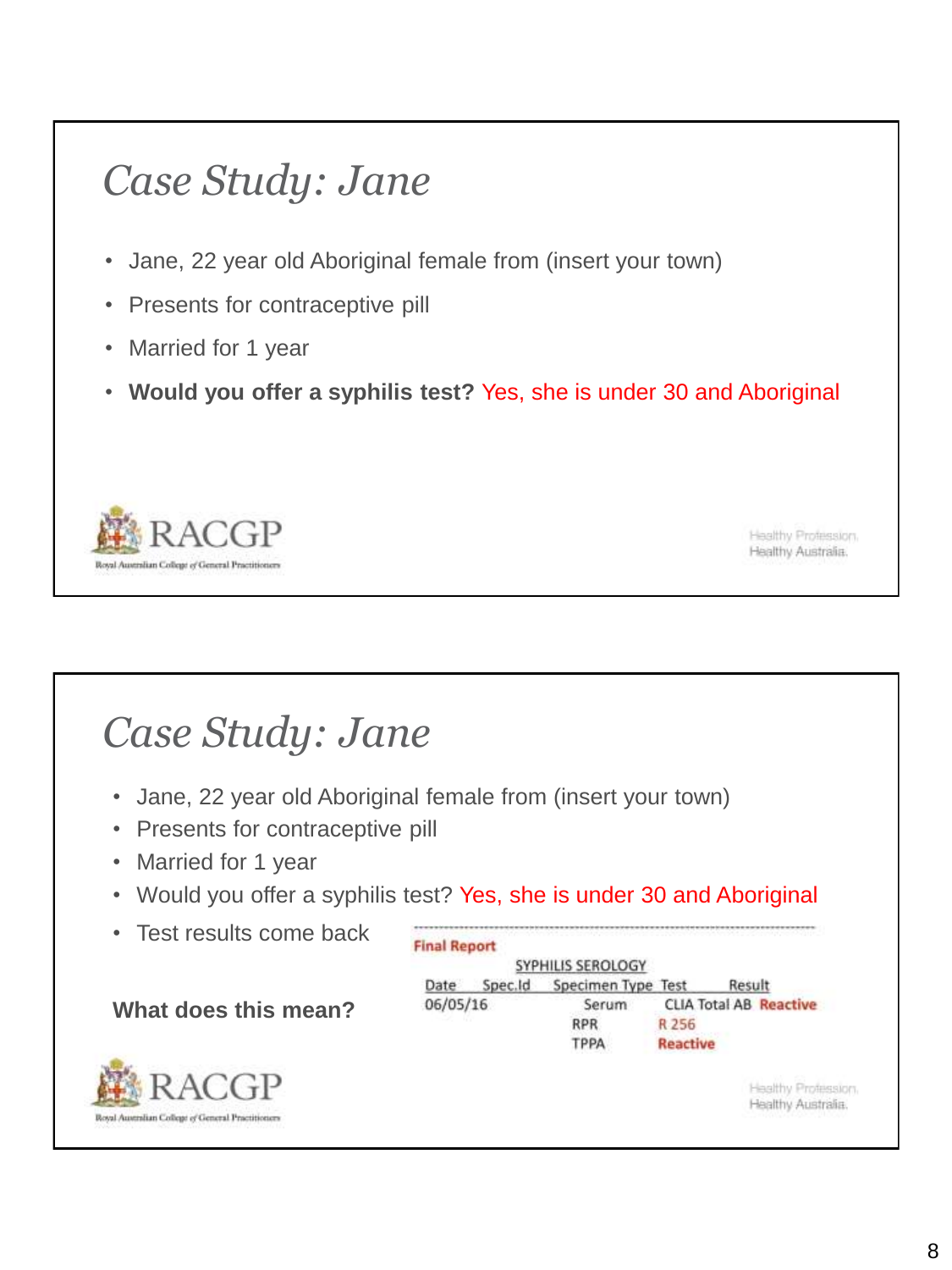| Syphilis antibody (CMIA, CLIA, TPPA, EIA)<br>$\bullet$       |                             |                                                                |                                                  |
|--------------------------------------------------------------|-----------------------------|----------------------------------------------------------------|--------------------------------------------------|
| Reactive result indicate current or past infection           |                             |                                                                |                                                  |
| <b>RPR</b><br>$\bullet$                                      |                             |                                                                |                                                  |
| The titre (number) helps determine if treatment is needed    |                             |                                                                |                                                  |
|                                                              |                             |                                                                |                                                  |
| Simple approach<br>$\bullet$                                 |                             |                                                                |                                                  |
| Treatment is needed if Syphilis Antibody positive AND EITHER |                             |                                                                |                                                  |
| RPR is positive and no past treatment OR                     | <b>Final Report</b>         |                                                                |                                                  |
| RPR has increased 4-fold since treatment                     | Spec.ld<br>Date<br>06/05/16 | SYPHILIS SEROLOGY<br>Specimen Type Test<br>Serum<br><b>RPR</b> | Result<br><b>CLIA Total AB Reactive</b><br>R 256 |

|  | Case Study: Jane |  |
|--|------------------|--|
|--|------------------|--|

- Jane, 22 year old Aboriginal female from (insert your town)
- Test results come back

**What does this mean?**

**Final Report** SYPHILIS SEROLOGY Date Spec.Id Specimen Type Test Result 06/05/16 Serum **CLIA Total AB Reactive RPR** R 256 TPPA **Reactive** 

Jane reports testing negative last year and no symptoms now, i.e. early latent syphilis

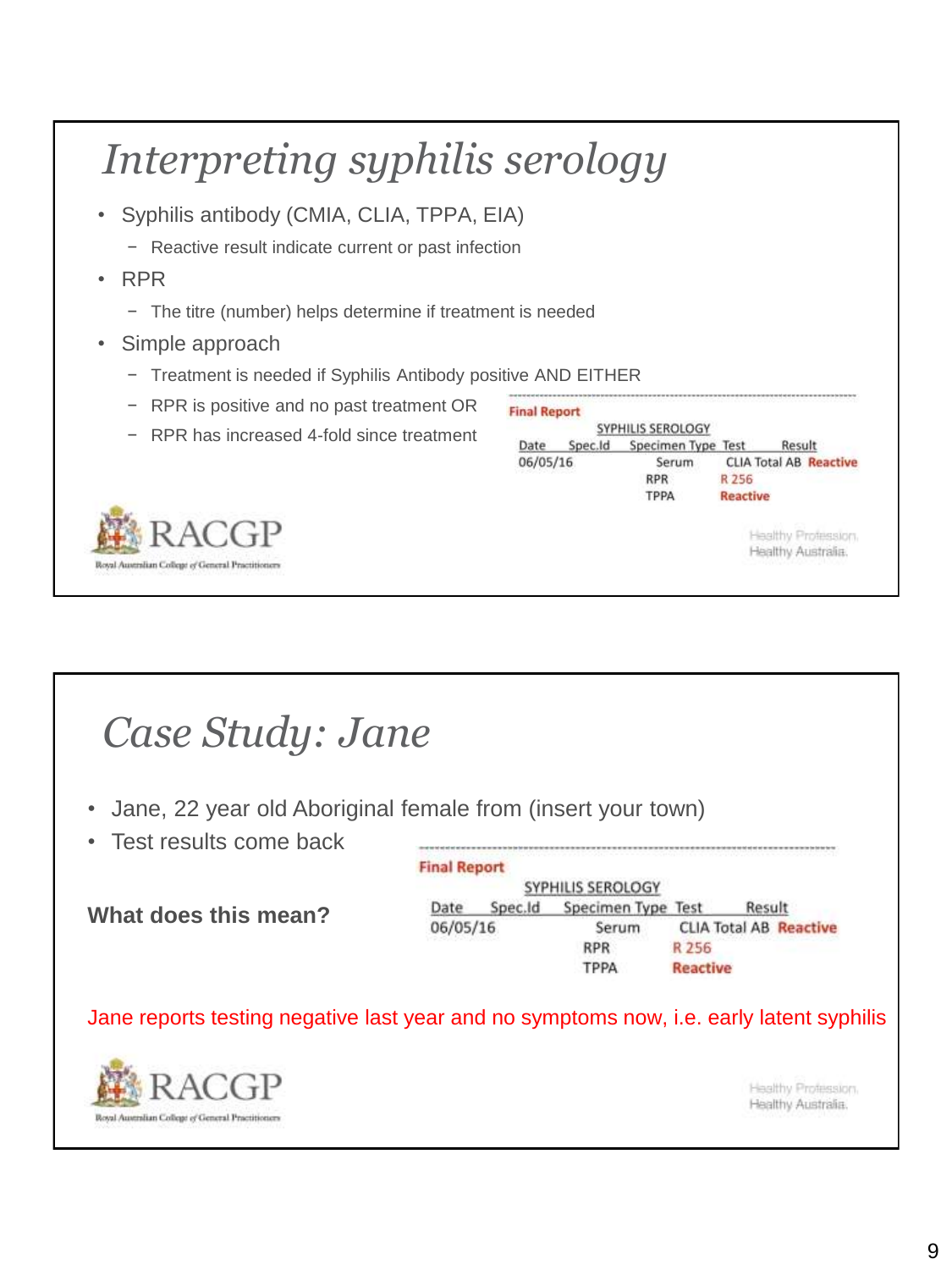

- We treat Jane with a single dose of Benzathine Benzyl Penicillin
- Jane's partner is also tested and treated
- Jane is tested again 3 months later and her RPR is now non-reactive
- Jane returns 2 years later and is found to be pregnant
- **What syphilis testing will Jane need in her pregnancy?**

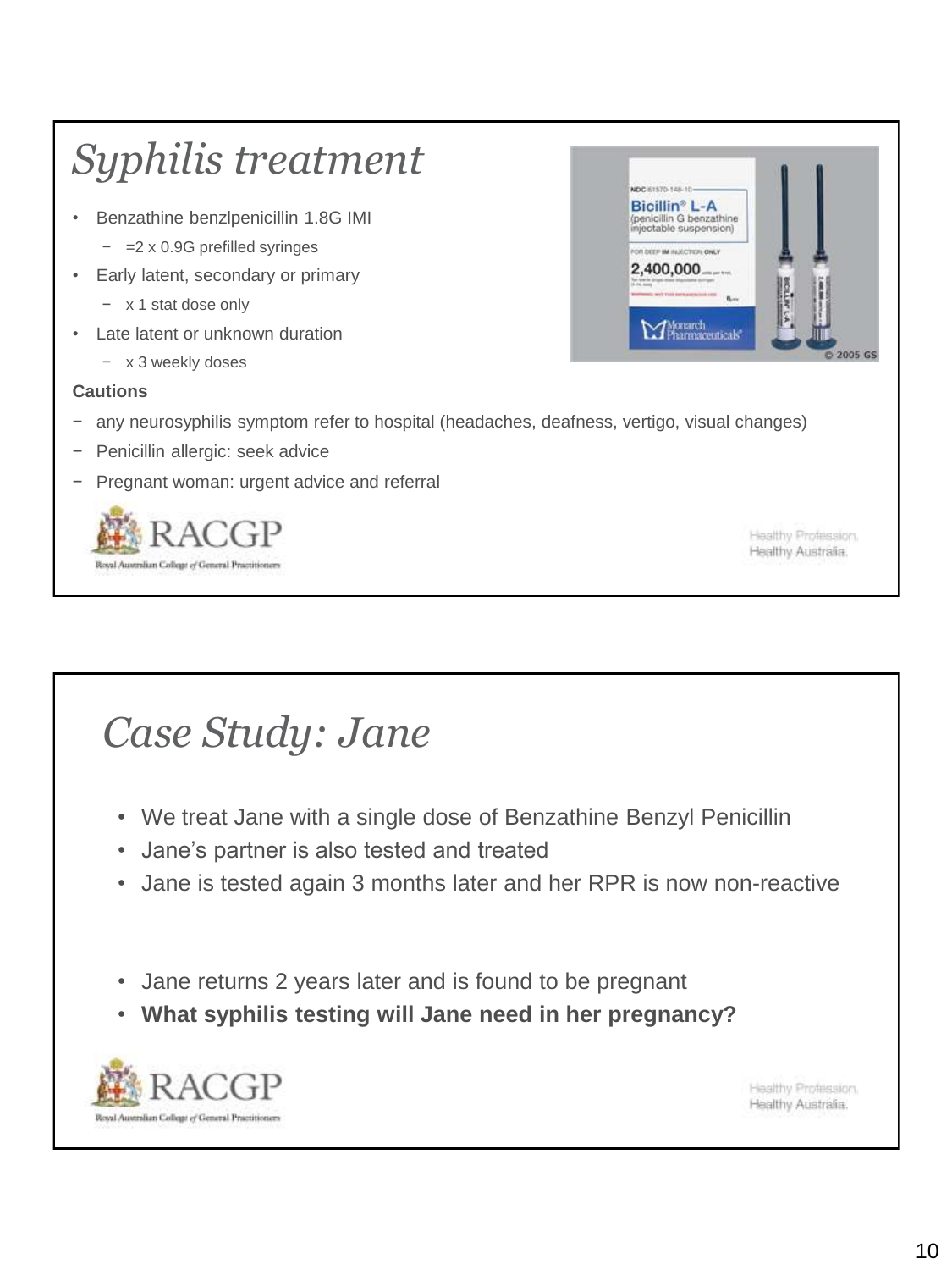# *Syphilis in pregnancy*

- Syphilis crosses placenta at all stages of pregnancy
- Early syphilis is almost 100% fatal to a foetus
- Syphilis in pregnancy must be treated urgently

#### **Clinical features of congenital syphilis**

- In-utero death or still birth
- Major organ failure
- Skin lesions
- Inflammation or deformed bones/teeth
- Developmental delay



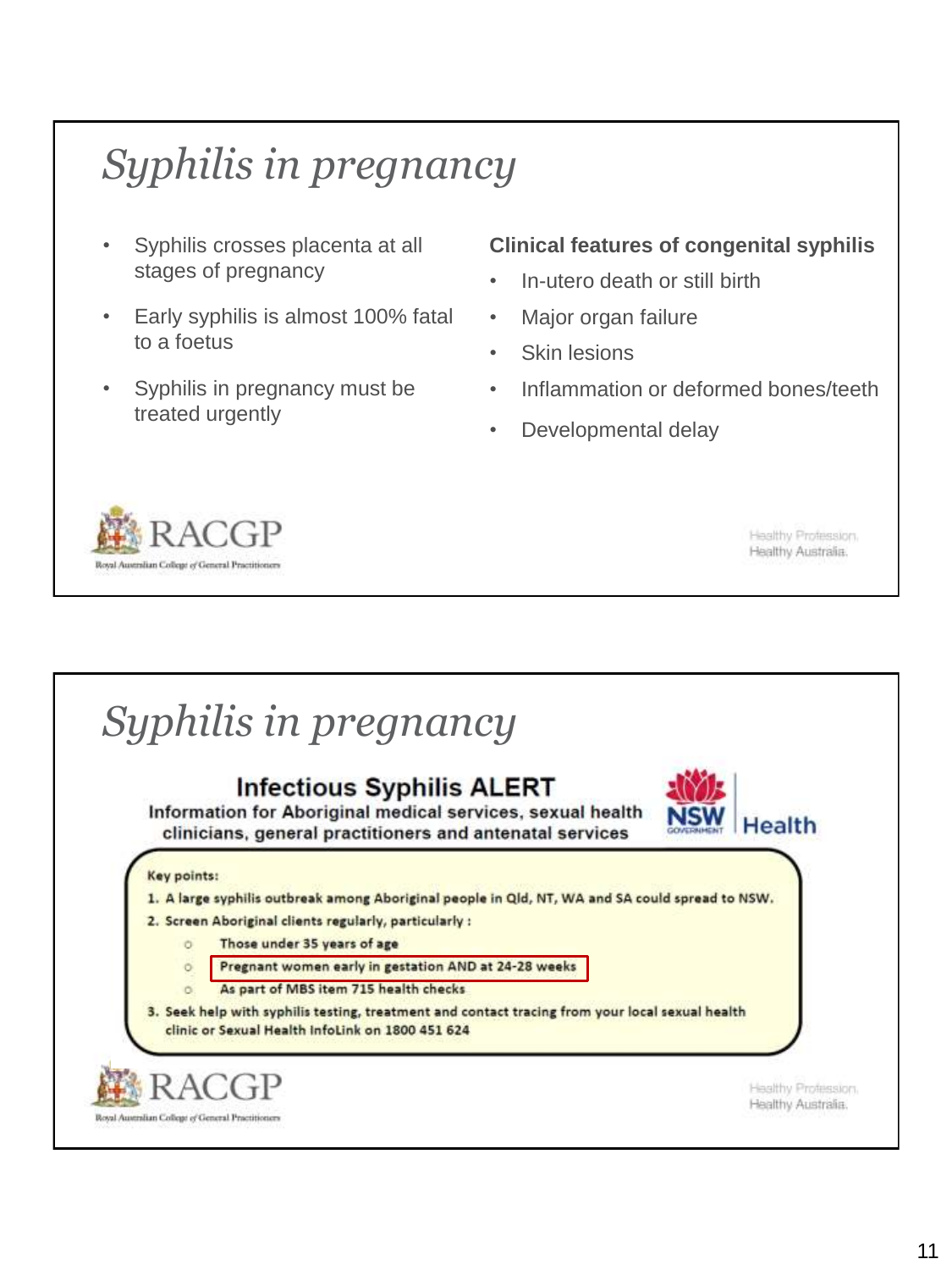- Jane returns 2 years later and is found to be pregnant
- **What syphilis testing will Jane need in her pregnancy?**
- We test Jane today and again at her 24-28 week visit
- Jane will remain syphilis antibody reactive but we seek advice if her RPR become reactive again



Healthy Profession. Healthy Australia.

## *Contact tracing*

- Important to test and treat partners for the recommended look back period of:
	- − Primary syphilis 3 months
	- − Secondary syphilis 6 months
	- − Unknown stage 12 months

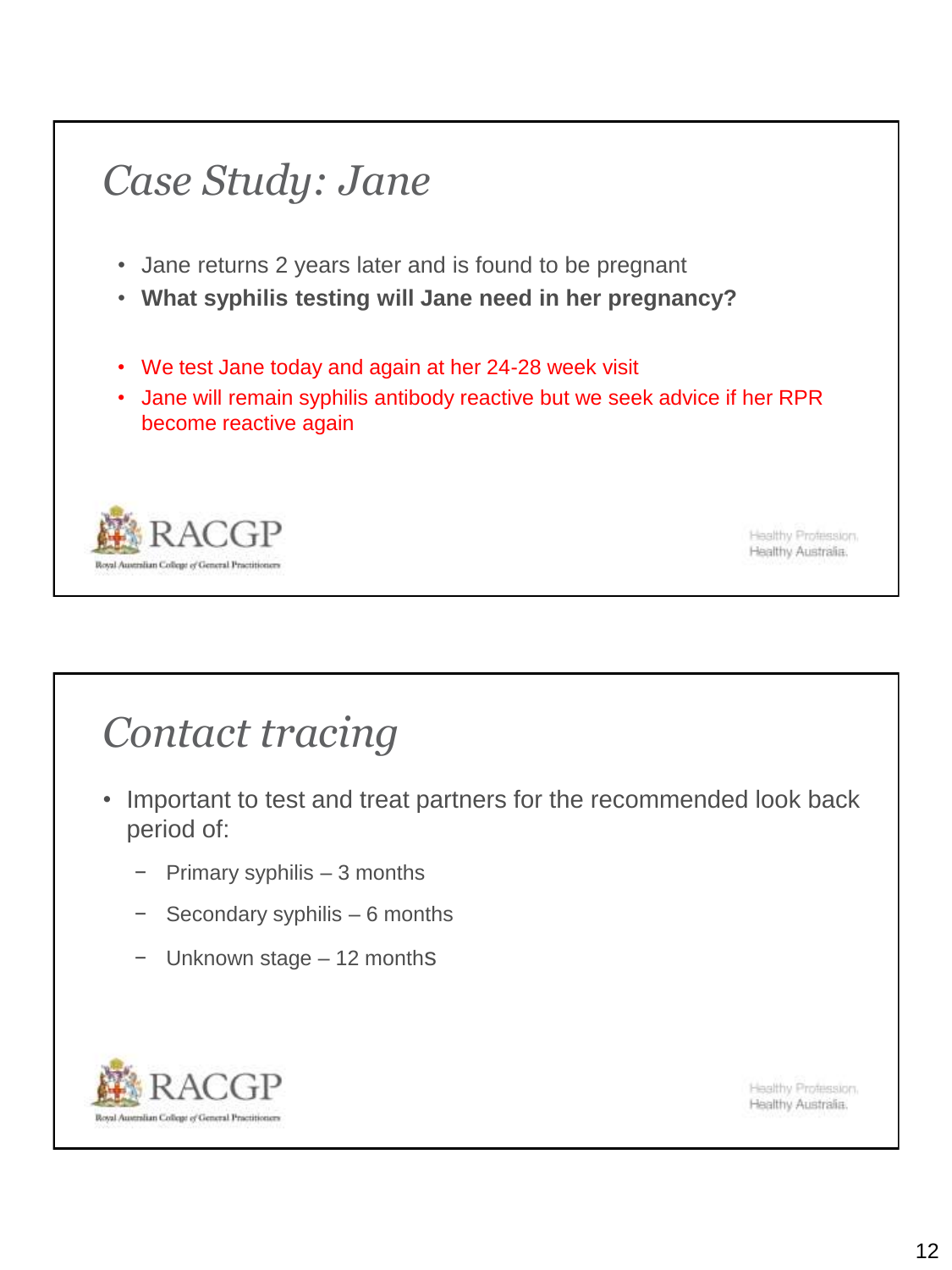

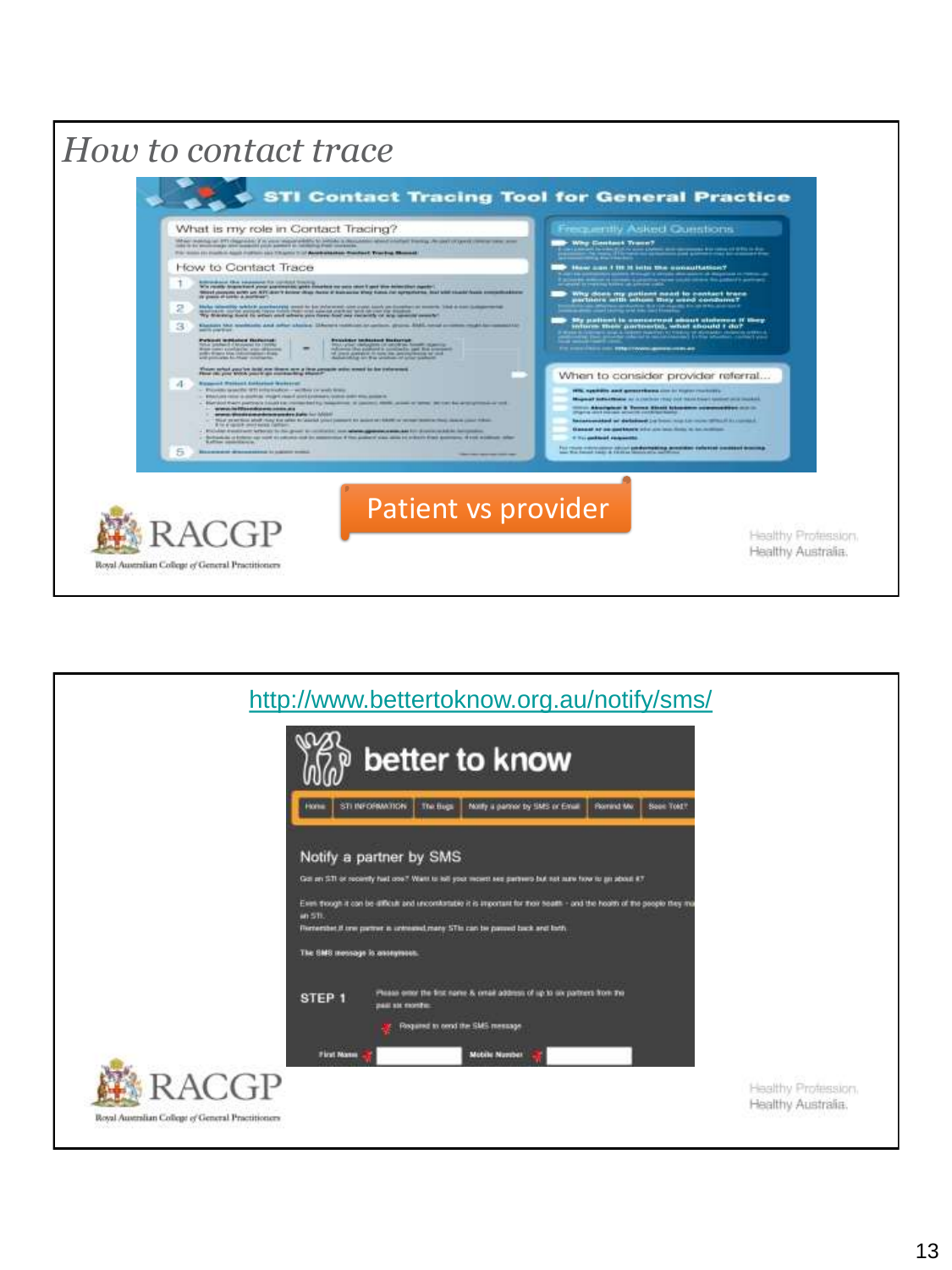## *Consideration for Aboriginal contact tracing*

- Phone Call ensure correct person is getting the communication / message
- Professional Loitering and Weekend Catch-Up / timing of home visits
- Knowing the Community /Safe Links with local SPs / Men's &Women's business
- 3 generations of same name living in same household who are all sexually active
- Frequent change of mobile phones & numbers
- Careful of written mail
- AHW use of SP & community networks for family, cultural obligations and seasonal work
- Working with local population health workers



Healthy Profession. Healthy Australia.

### *SH / BBV and the Whole Person*

- Contact Tracing general information to use & impart
	- − Don't be 'text book' with your approach around cultural Men's / Women's business. Aboriginal Culture has diversity. Every person needs to be offered 'choice' in comfort level if available or through kinship or AHW support.
	- − Individual people may have had past 'negative' experiences that still have impact

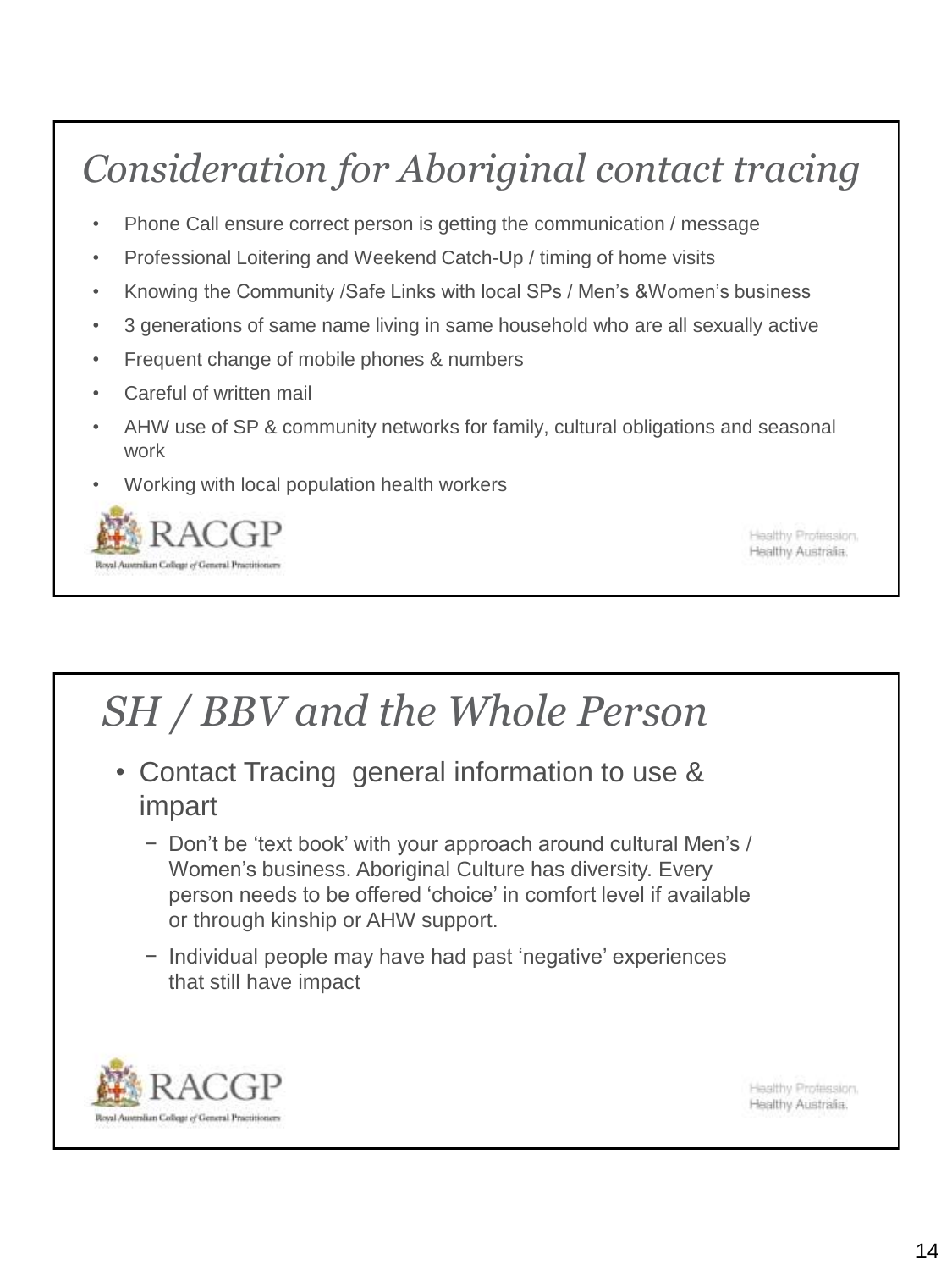### *SH / BBV and the Whole Person (cont.)*

#### **Main message**

Once people become sexually active – need to see the importance of:

- 1. Annual SH / BBV health check or more frequent because of 'at risk situations'
- 2. Health Screens
	- − for different scenario's / stages of your life that are separate to SH / BBV screens e.g. Pap Smears, Antenatal, Men's checks. Just because a 'check' happens down there.…they are specific and cannot pick up everything.
- 3. Sexual Behaviour and Sexuality
	- − do not always match up (MSM)



Healthy Profession. Healthy Australia.

### *SH / BBV and the Whole Person (cont.)*

- 4. Engage Shared / Follow through Care
	- − Client / Patient mobile for cultural or work obligations, also incarceration or residential movement.

#### 5. Discretion

- − In test results, the concept of infidelity may be cause for DV / blame if an alternative thought can be offered e.g. if in a relatively new or re-engaged relationship the infection may have been there previously and not known due to being asymptomatic OR has come about from stopping the use of a safe barrier (condoms).
- 6. Cultural / Family support
	- − advice should go hand in hand with Clinical advice & support e.g. Mother / Aunts / cousins / sisters. **Things look good on the outside but something serious might be happening on the inside.**